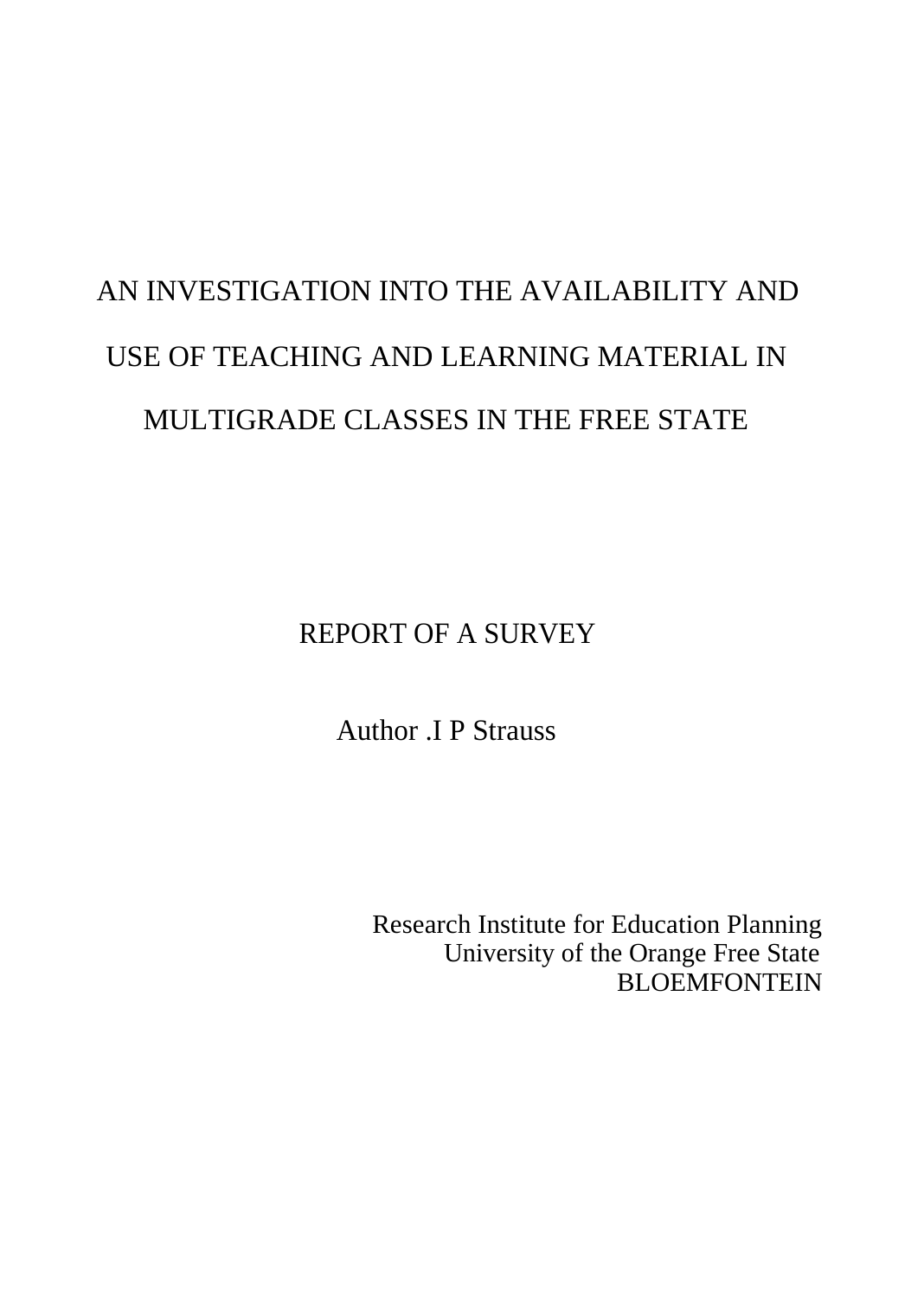# **Introduction**

This investigation was undertaken in ten farm schools in the vicinity of Bloemfontein. All these schools have classes where one teacher teaches more than one grade. The aim of this investigation was to look at the availability and use of teaching and learning materials in the multi-grade classes.

This survey was undertaken during June to October 1998 by personnel of the Research Institute for Education Planning (RIEP). Persons involved were Prof J P Strauss (project leader) and Mr F C Human (researcher).

January 1999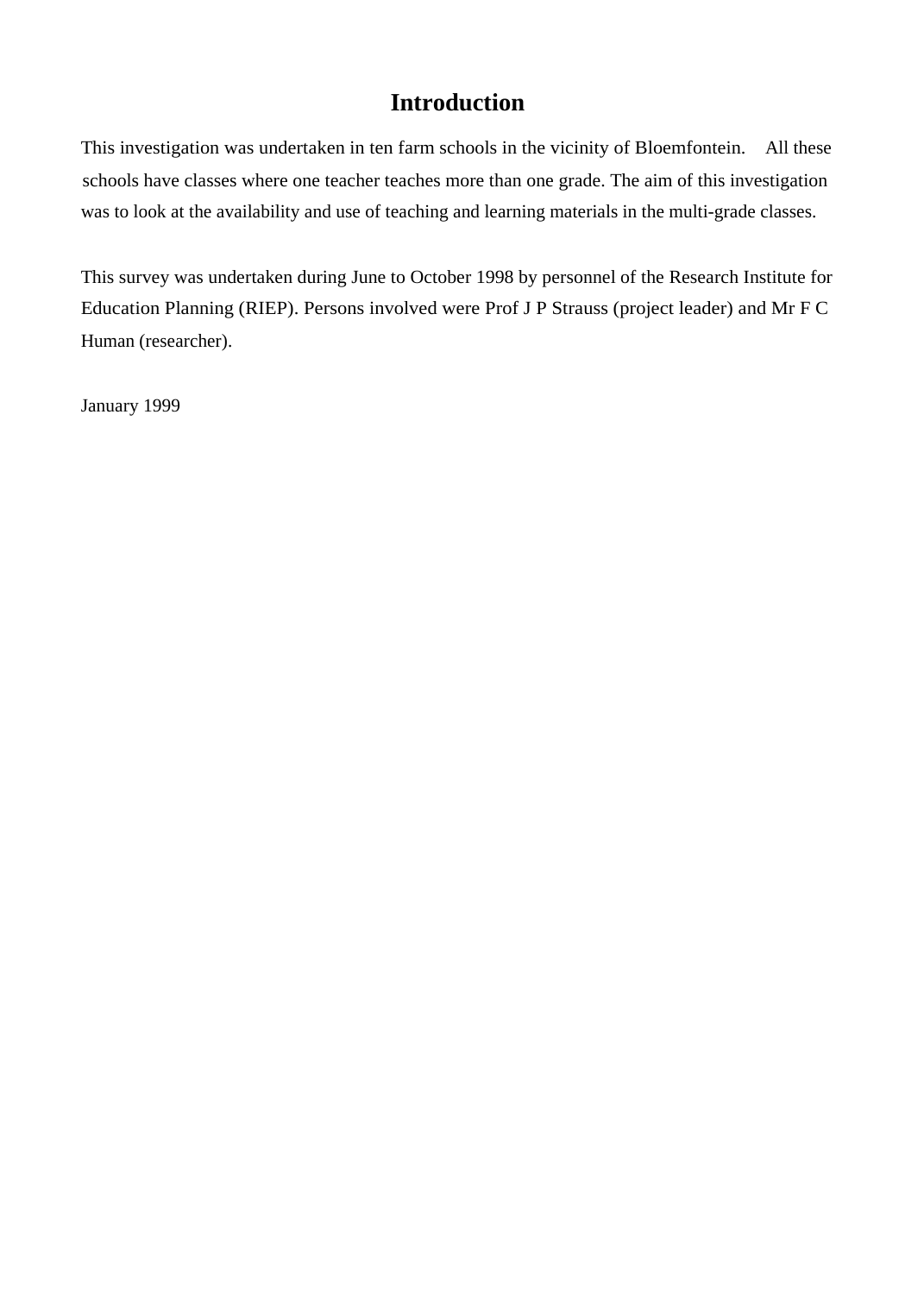#### INDEX

| Chapter 1  | Background                                |   |
|------------|-------------------------------------------|---|
|            | Chapter 2 Visits and observations         | 3 |
|            | Chapter 3 Conclusions and recommendations | 6 |
| Appendices |                                           |   |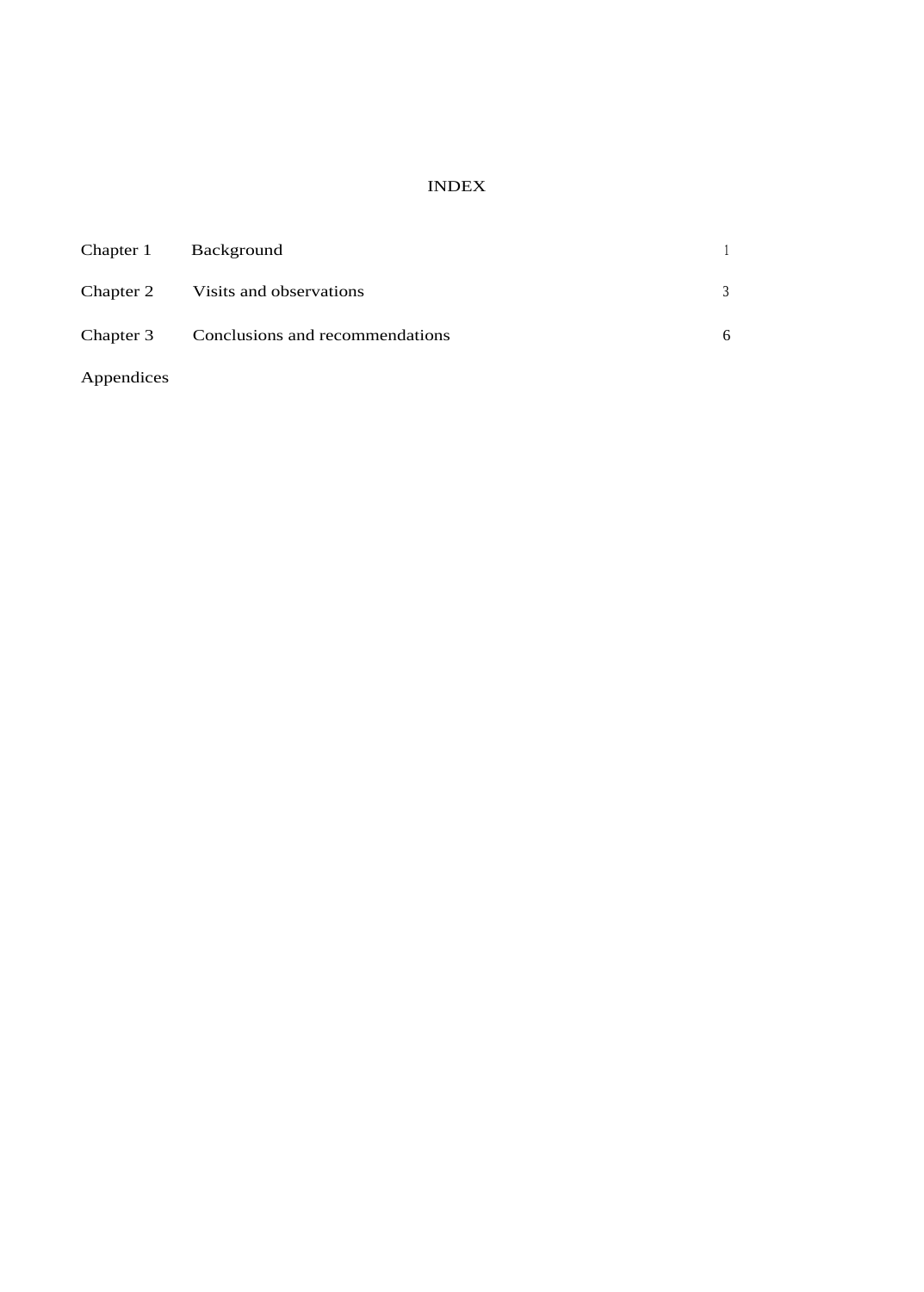#### CHAPTER I

#### B ACKGROUND

#### **Introduction**

In 1997 there were approximately 809 000 learners in 2 863 schools in the Free State, with 515 000 learners in the primary school phase. There are 1 901 farm schools, which are nearly two-thirds of all the schools in the Free State. More than 1 600 of these schools have one or two educators. The majority of these farm schools do not enroll more than 100 pupils, and seven grades are taught in the primary school phase. The result is that an educator has to teach more than one grade in the same classroom. This multi-grade teaching forces the educator to use his/her time effectively.

#### **Purpose of the investigation**

The purpose of the project is to examine and analyse the availability of language and mathematics learning materials in ten multi-grade classes in the Free State.

#### **Selection of schools**

The ten schools with multi-grade classes were selected in collaboration with officials of the section for Farm Schools at the head office of the Department of Education of the Free State. Official permission was granted by the Free State Department of Education (FSED) to conduct research in these schools. The schools that were selected have been Vergezocht, Rodewal, Sonskyn, Boesmanskop, Korea, Lockshoek, Ditlatse, Papiesvlei Intermediate, Byelkanderkoms, Uitkoms Intermediate

One of the conditions for selection that was put to them, was to consider schools which they thought to be in a better position than others, and where not all the grades are being taught in one class. The section for Farm Schools has a development plan for farm schools. According to that plan, specific schools will be identified and called green spots. These green spots will assist other schools in their vicinity, especially with regard to teaching aids and other materials. At the moment some of these green spots have been identified, although the plan is not in operation yet. In their deliberations with the school management developers (SMDs), a list of 10 schools was provided. Some of these schools have been identified as green spots.

#### **Multi-grade classes**

The grouping of the grades in classes mainly depends on the number of learners in the school and thus also the number of educators.

The following is a grouping of learners in the multi-grade classes: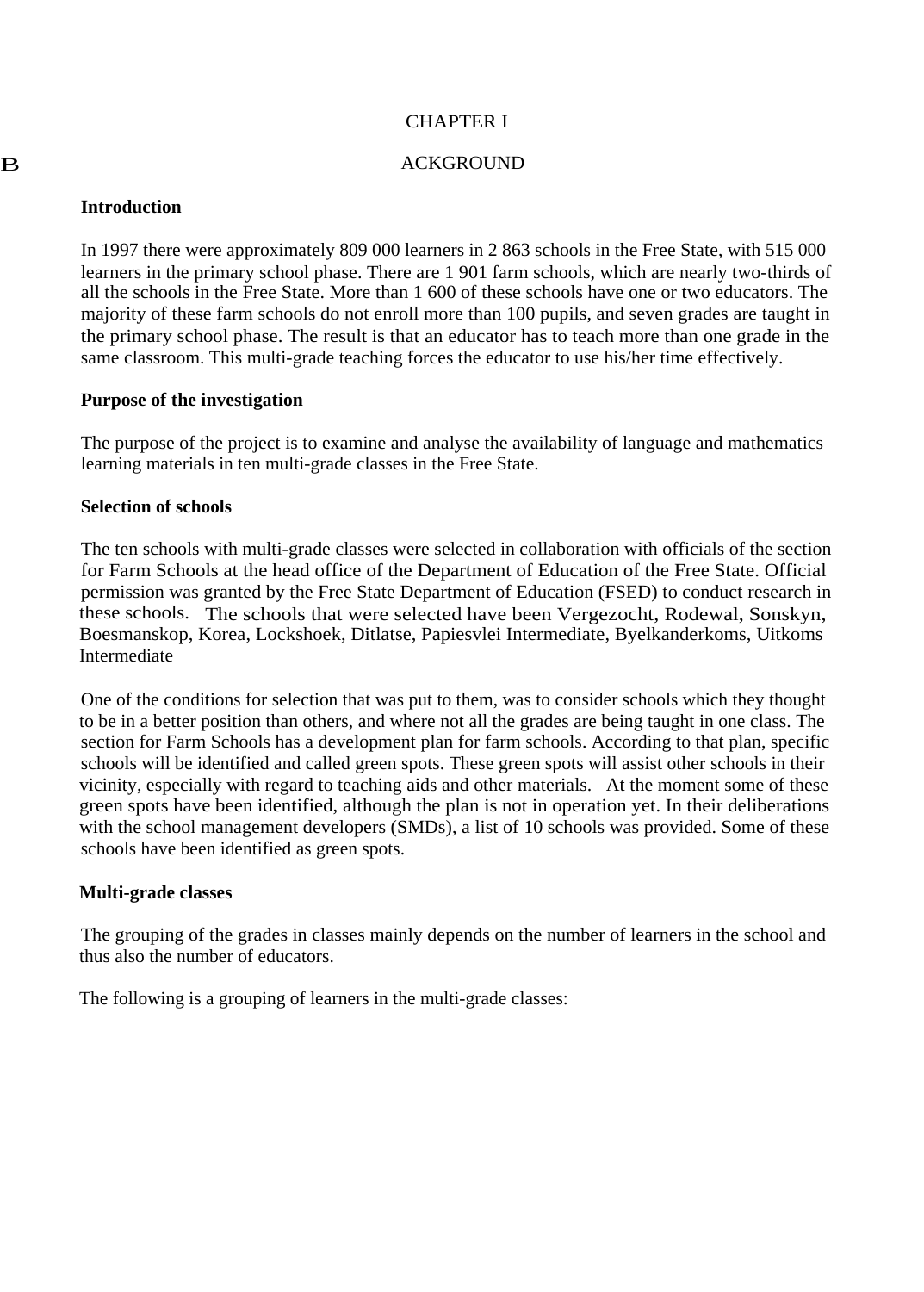| <b>SCHOOL NAME</b>    | <b>CLASS 1</b> |                                   | <b>CLASS 2</b> |                                 | <b>CLASS 3</b> |          | <b>CLASS 4</b> |                      |
|-----------------------|----------------|-----------------------------------|----------------|---------------------------------|----------------|----------|----------------|----------------------|
|                       | <b>Grades</b>  | N <sub>0</sub><br>of <sup>†</sup> | <b>Grades</b>  | $\mathbf{N}$ <sub>0</sub><br>of | <b>Grades</b>  | No<br>of | Grades         | N <sub>o</sub><br>of |
|                       |                | Pupils                            |                | <b>Pupils</b>                   |                | Pupils   |                | <b>Pupils</b>        |
| <b>Byelkanderkoms</b> | 5, 6, 7        | 21                                | 3, 4           | 22                              | 1,2            |          |                |                      |
| Boesmanskop           |                | 22                                | 6              | 26                              | 4, 5           | 48       |                |                      |
| Ditlatse              | 6, 7           | 16                                | 4, 5           | 21                              |                |          |                |                      |
| Korea                 | 6, 7           | 35                                | 4.5            | 30                              | 2, 3           | 47       |                | 14                   |
| Lockshoek             | 6, 7           | 15                                | 4, 5           | 25                              |                |          |                |                      |
| Papiesvlei            | 8,9            | 18                                | 6, 7           | 37                              | 4, 5           | 37       |                |                      |
| Sonskyn               | 6, 7           | 16                                | 4, 5           | 13                              |                |          |                |                      |
| <b>Uitkoms</b>        | 5, 6, 7        | 24                                | 3, 4           |                                 |                |          |                |                      |
| Vergezocht            | 6, 7           | 21                                | 4, 5           | 13                              |                |          |                |                      |
| Roodewal              | 4, 5           | 27                                |                |                                 |                |          |                |                      |

Table 1.1: Grouping of learners in multi-grade classes

Only two of these multi-grade classes, one at Boesmanskop with 48 learners and one at Korea with 47 learners, can be considered as big classes. There are three more classes with 30 or more learners.

# **State of the school buildings**

The condition of toe-five schools can be described as good or excellent. In two cases the schools need reparation. Although Lockshoek Farm School is very neat, it has no ceilings. Papiesvlei school has good buildings for the senior classes, but poor ones for the junior classes. The condition of the remaining three can be considered as average. The classrooms are neat and can be of the remaining three can be considered as average. considered as conducive to learning, with the exception of Papiesvlei, that is described as overcrowded. (Appendix A)

# **Conclusion**

With more than one grade per class, the educators must plan their teaching activities in such a way that all the learners are being kept busy in a constructive way.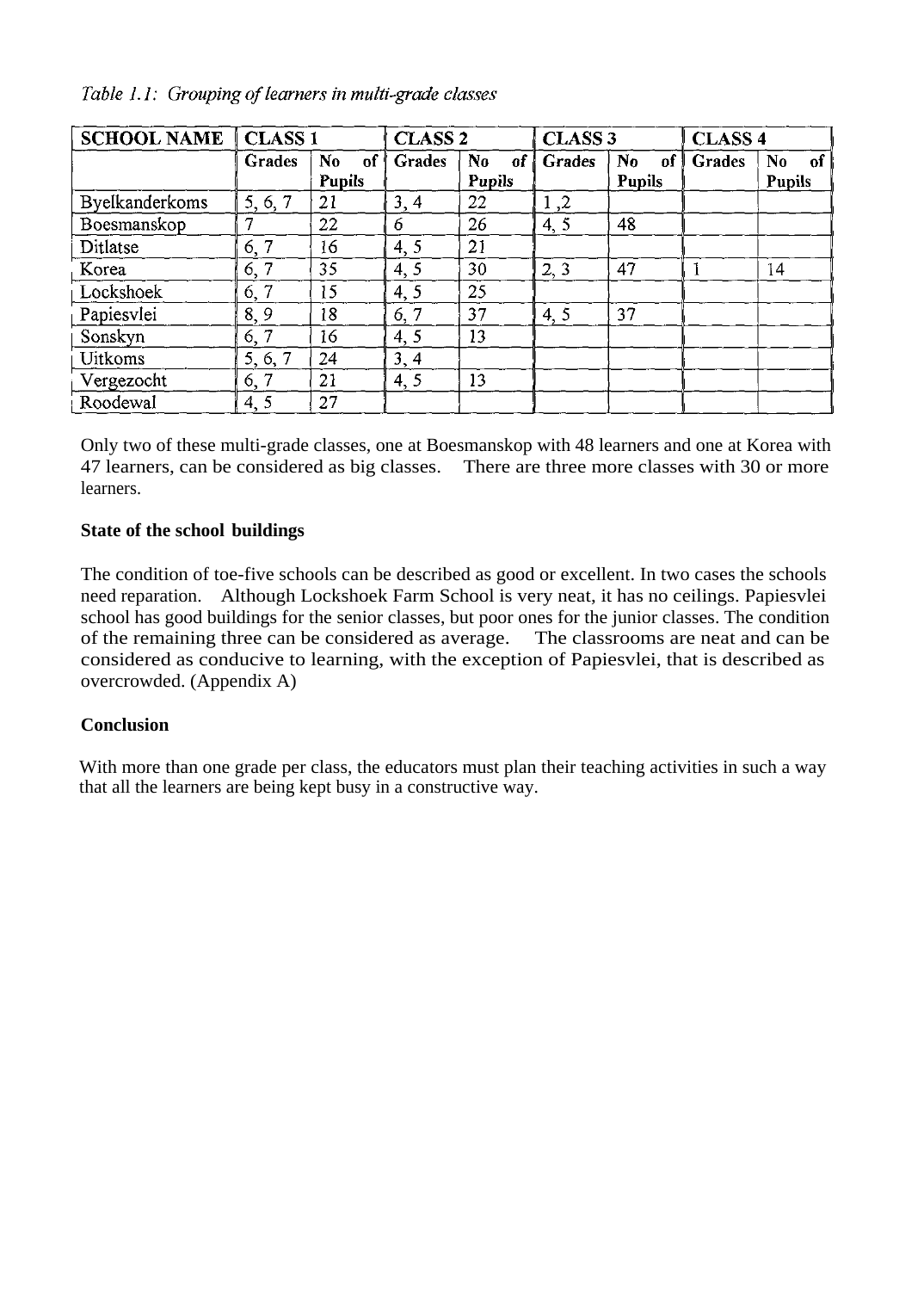# CHAPTER 2

# VISITS TO SCHOOLS AND OBSERVATIONS

## **First visit**

The first visits to these schools were hampered by unrest in education during June 1998. All the schools had however been visited, but no observation on the use of material could be made. Some o£ the schools were busy with mid-year tests or examination.

As this was the first visit to these schools, a broad observation was made to put the teachers at ease. The observations at the schools were made according to a questionnaire. In the first part of the questionnaire, particulars of the schools and of the facilities in general were noted. The rest of the questionnaire was concerned with the subjects in more detail. A summary of all the questionnaires, as well as some photos of the schools, is attached.

#### *Text books*

All the teachers indicated that they do have textbooks, while only one school indicated that the pupils do not have textbooks. Different schools are using different books, as indicated in appendix A.

#### *Medium of instruction*

Teachers and learners mostly use English as medium of instruction, but in some schools Sotho is also used in the class.

#### *Teaching aids*

In the maths lessons, quite a number of objects are being used. Worksheets were observed in two schools, while overhead projectors are also being used in two of the schools.

#### *Wall charts*

Some wall charts were on display in the schools, but most of them have not been changed during the period of the investigation.

#### *Group work*

The learners were grouped together in grades, and it was also possible to do group work within grades. No real group work was however observed during the period of investigation. Discipline in most of the schools was very strict, and learners were not allowed to talk in class. This prohibited learners to discuss any work in groups.

#### Second visit

During the second visit to these schools, the availability of materials to produce teaching aids was investigated. Questions were also posed to the teachers as to disturbances there might be preventing the school from being a first class school.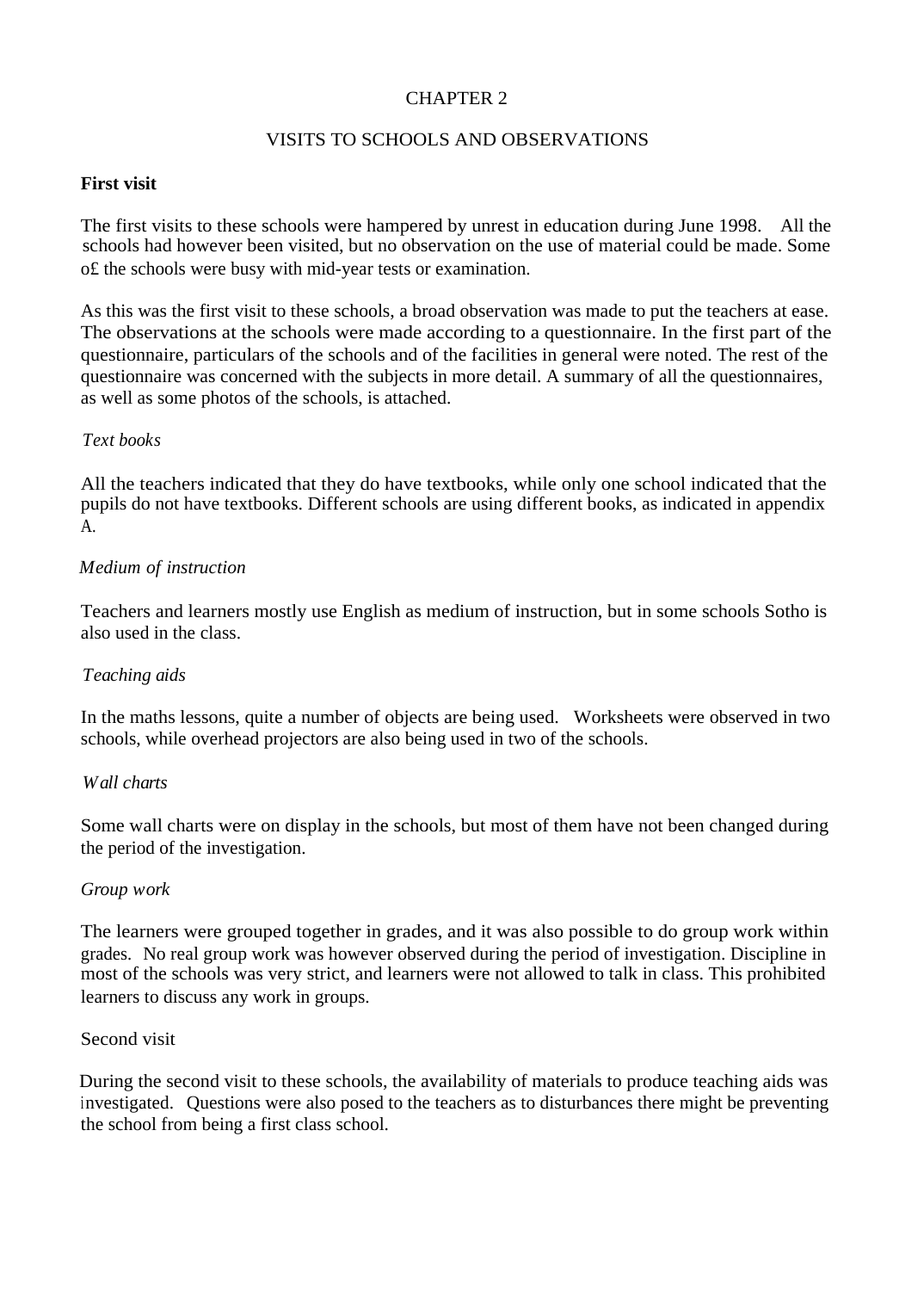# *Materials for the educator*

The basic materials for teachers to prepare lessons, namely books to write in, pens and textbooks, were available in most of the schools. Large sheets to prepare lessons on, as well as thick khoki pens, were only available at four schools.

# *Materials for learners*

Textbooks are only available at seven schools, some being out of stock. Exercise books are readily available, while pens, pencils and rulers are lacking in a few schools. Additional reading material and old magazines and newspapers are only available at half of the schools.

# *Problems experienced by schools*

Different schools experience different problems. Altogether, the most pressing problems, as rated by educators, are

- the lack of transport for learners that have to travel long distances
- lack of sport facilities
- lack of transport for teachers
- no photocopiers
- a need for book cases for learners
- lack of telephones.

# *Conclusion*

It seems that most of the teachers do have the necessary materials to prepare lesson, but preparing wall charts might be a problem at some schools. Additional reading material is not readily available. Problems experienced by teachers do not reflect teaching or learning problems. The photocopier can however assist the educator in his teaching task. For further details see appendix B.

# **Third visit**

During the second visit to the schools, teachers were told that they would have the opportunity to present a lesson that would be videotaped. The purpose of this activity was to see

- if they can use teaching aids (Some of the lessons are not a language or maths lesson.);
- if they still teach in the traditional way, or whether they are attempting to do it the OBE way;
- how effective can they use the teaching aids.

The lessons were videotaped and the findings were afterwards recorded on forms (included). The findings on the twenty lessons have been summarised. (Appendix C)

From the summary it is clear that the lessons were very teacher-centred, with the differences of the different learners being neglected. The learners were very passive during the lessons, waiting only to be told which parts they should memorise. The subject matter was not related to real life situations.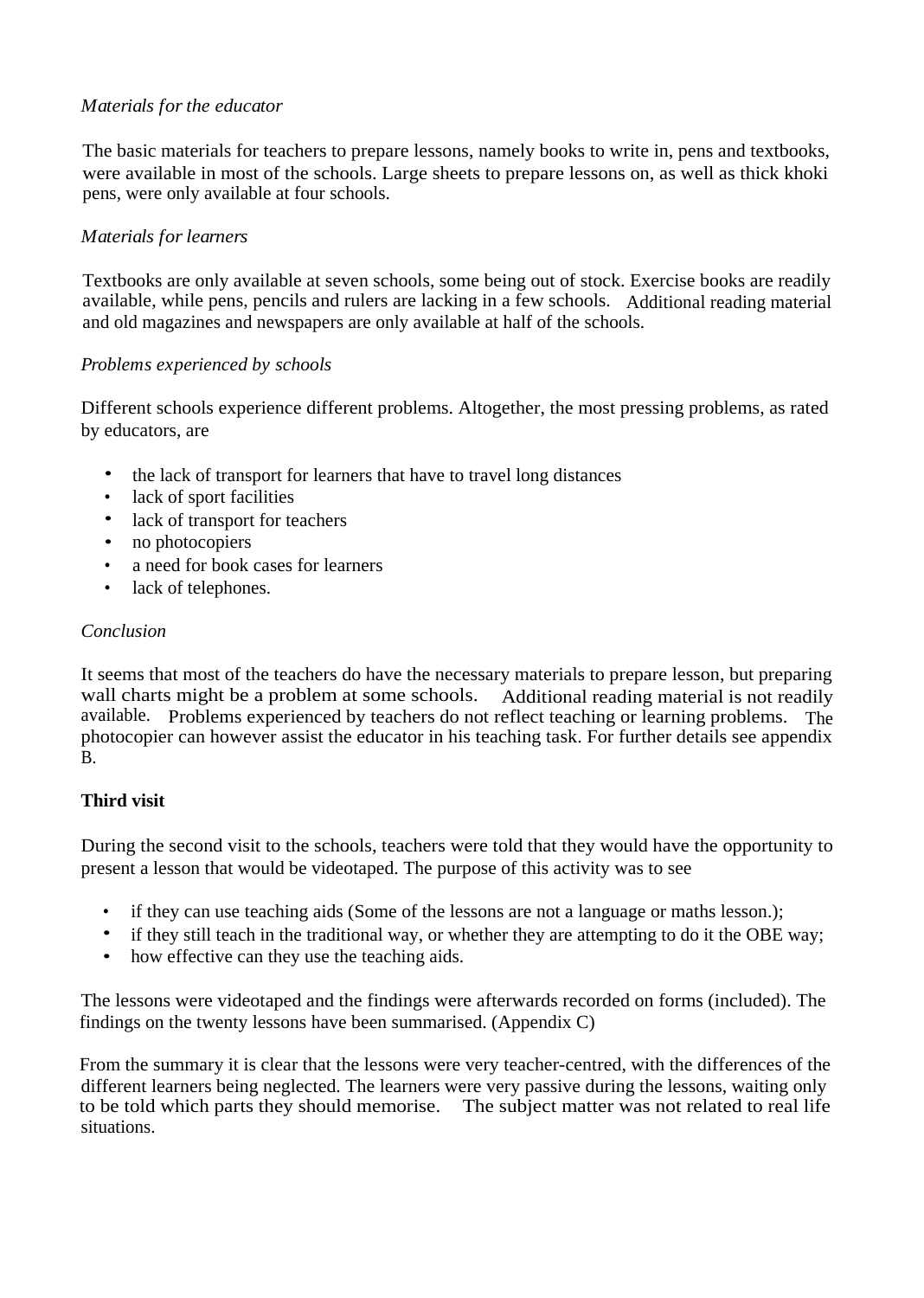# *Conclusion*

Teaching in the multi-grade classes is centred around the teacher. The teacher takes the initiative, while the learners are listening passively.

# **Fourth Visit**

# *Purpose of the fourth visit*

The fourth visit to the schools involved the completion of a questionnaire, as well as an observation as to changes that have taken place in the display of teaching material and aids.

#### *Report on changes*

Very little changes have taken place in the classrooms. One school has received an overhead projector from a nearby school that has been closed down. The teacher can now present lessons using the OHP after some assistance was rendered to her during our visits. Another school is in the process of changing their classroom by putting a library adjacent to the classroom on advice of a literacy initiative. Pictures on the walls of most of the schools have not been changed. As this visit was near the end of the term, little teaching took place and learners were outside the classrooms. (Appendix D)

#### *Responses to questionnaire*

From the questionnaire it was clear that the educators have ample teaching experience in primary school teaching, as well as in teaching multi-grade classes. On average the educators attended five to six workshops over the past 3 years, which included workshops on extra mural activities.

The visits of the departmental officials were directed at administrative activities. This is the work of school the management developer (SNW). The educators did not receive visits from the learning facilitators (subject advisory services).

Educators want officials of the education department to visit their classes and to inform them on new developments.

The issues that the educators agreed to be important are

- the need for distribution of textbooks;
- the need for teaching material;
- the need for financial assistance to attend workshops.

The need for in-service training by departmental officials, as well as by other institutions, was also mentioned. There was also a plea not to close down farm schools and transfer educators and learners to other schools.

Not all the owners of the farm schools attended the classes of the educators, although they have been visiting the schools more regularly. (Appendix E)

During this visit, each school was supplied with twelve pocket calculators and copies of an English lesson were handed to them. The educators were also notified that, during the next visit, lessons would again be videotaped. A request was made to present a lesson, using the handouts and pocket calculators.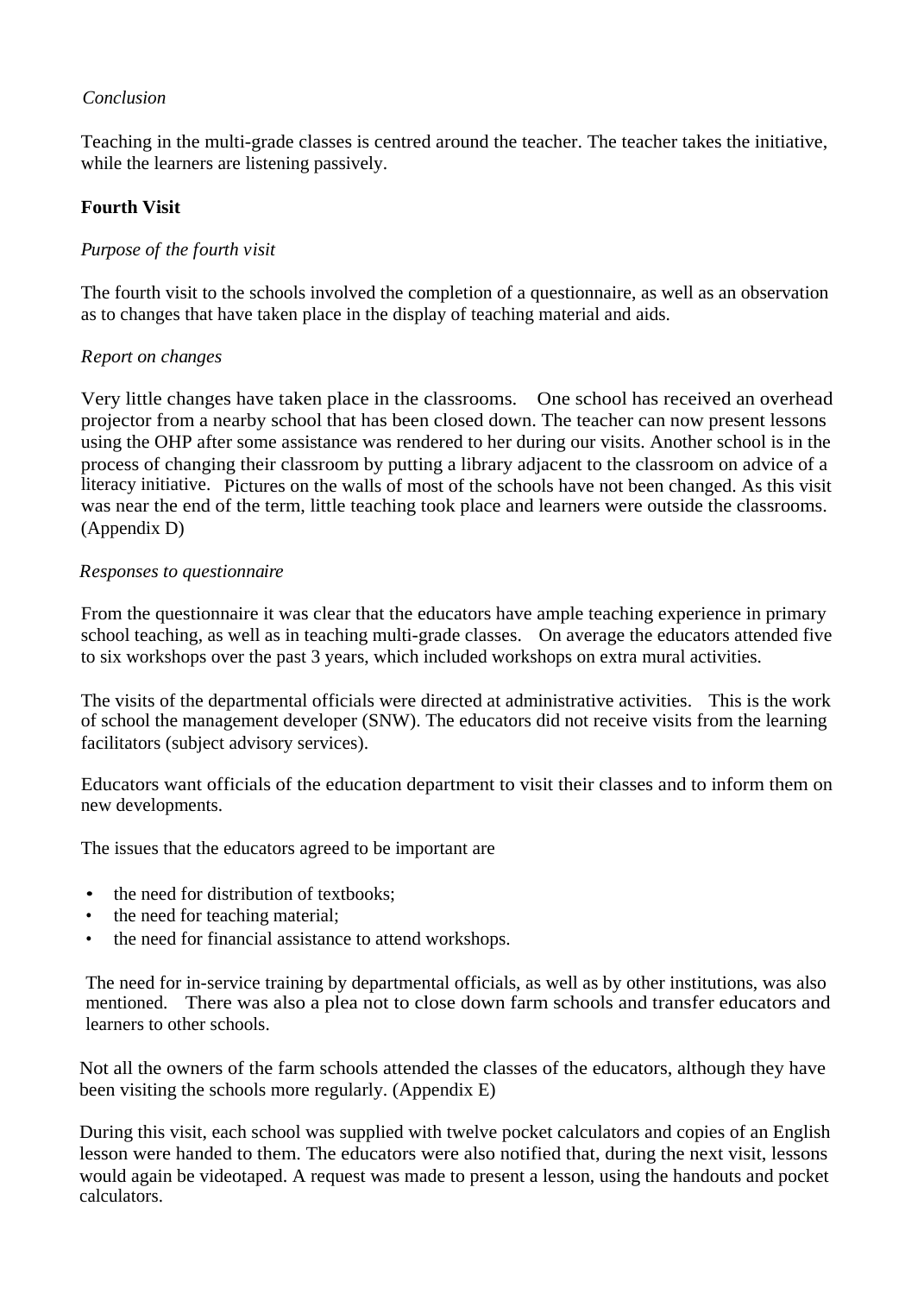# *Conclusion*

These educators are teaching in isolated circumstances and are not exposed to the interference of subject advisors. They have a need for in-service training.

# **Fifth Visit**

These previously arranged lessons were videotaped and evaluated. Most of these lessons were still teacher centred. The learners, however, were more involved. During the lesson on grammar, every learner had the opportunity to read from his own copy and to really see the question. Learners also had the opportunity to use a calculator to do calculations.

# *Conclusion*

It is necessary that both the educators and learners are exposed to teaching aids. The active integration of the use of the pocket calculator in a Maths lesson is essential. While most of the educators have ample teaching experience, they were not exposed in their training to the use of electronic teaching aids.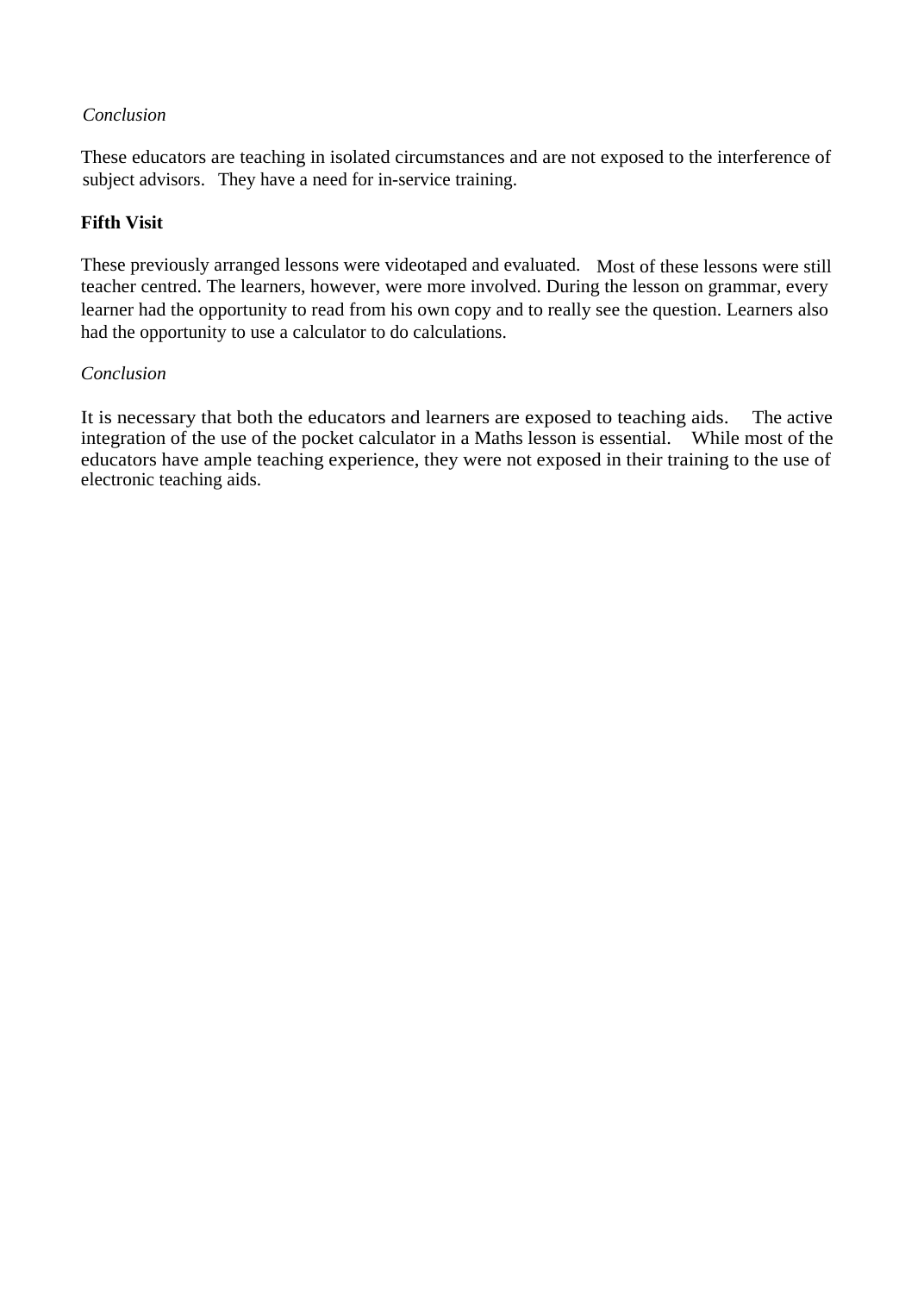# **CHAPTER 3**

# **CONCLUSION AND RECOMMENDATIONS**

#### **General observation**

Although the classrooms were not overcrowded, it was sometimes difficult for learners to move around, e.g. to go and write an answer on the chalkboard.

The learners in the multi-grade classes were handled as two groups. While the educator was busy with one group, the other group was doing some classwork. Groupwork was not observed.

Textbooks were used by most of the educators, while not all the learners had textbooks. That forced the teachers to write the classwork on the chalkboard so that learners could do it. No learning materials other than textbooks were used by the learners during the visits to the schools. Photocopiers and duplicating machines are not available at the schools.

As a first observation, the discipline in the classes is good to excellent. In retrospect, it seems that the educators are in fact too strict. The learners are not allowed to reason or to differ from the educator. The result is that correct answers by the learners are often not perceived as correct by the educator. Because of the lack of materials to be used by the learners, educators are usually reading a phrase with the learners repeating it. In the absence of any other teaching equipment, educators make use of the blackboard only. A lot of work has to be copied from the board by the learners. Only one school has an OHP. The non-availability of electricity also plays a role in not using electrical teaching aids.

#### **Other issues that could have an influence on the use of teaching and learning materials**

Educators of farm schools are very isolated from other educators and do not have the opportunity to discuss matters.

Absenteeism of learners can cause a problem to continuous learning, as textbooks are not at every learner's disposal.

The purpose of visits by departmental officials to the schools was mainly of an administrative nature and not to inform educators on new developments in teaching. A number of educators have attended courses especially in the training of sports.

#### **Recommendations**

The following can be seen as recommendations in the use of teaching and learning materials to better education:

Departmental officials (e.g. subject advisors) should visit the schools to support and develop the teachers. These officials can serve as conveyers of knowledge from the Department to the schools.

Financial assistance should be rendered to farm schools to develop materials, as most of them do not have school funds to buy materials. On the other hand, the FSED can supply these schools with materials.

This can be seen as short time solutions. To support and develop educators of multi-grade classes, retraining of these teachers should take place. During this training they should be taught how to